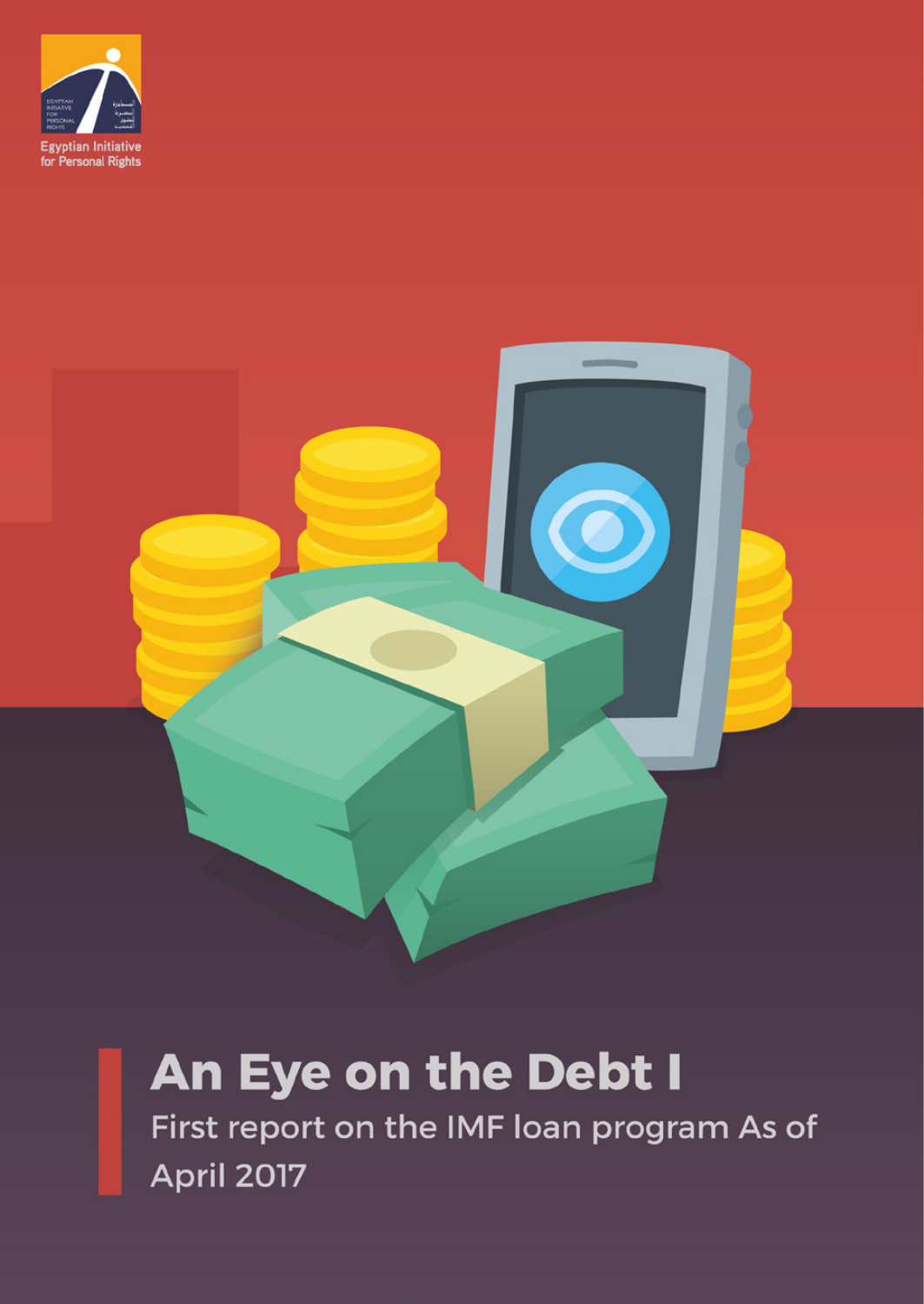## **An Eye on the Debt First report on the IMF loan program As of April 2017**

First edition October 2017 Designed by Mohammed Gaber

#### **Egyptian Initiative for Personal Rights**

14 al Saray al Korbra St., Garden City, Al Qahirah, Egypt. Telephone & fax: +(202) 27960197 - 27960158 www.eipr.org - info@eipr.org



All printing and publication rights reserved. This report may be redistributed with attribution for non-profit purposes under Creative Commons license. www.creativecommons.org/licenses/by-nc/3.0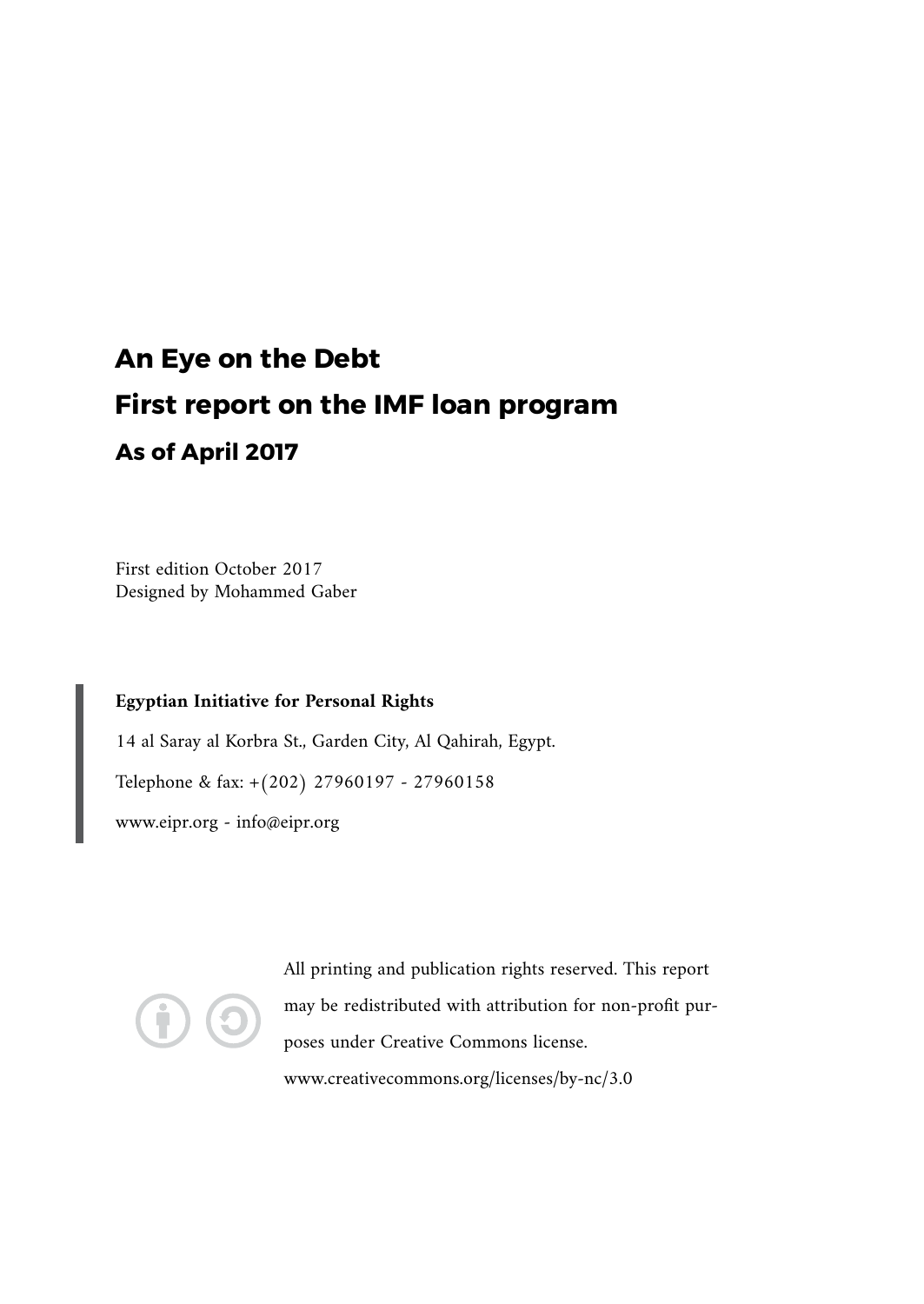This paper is prepared by Salma Hussein and Abdelhamid Mekawy, researchers. And reviewed by Ashraf Hussein, Director of the Economic and Social Justice Unit of EIPR. The paper have been translated into English by Mandy McClure.

> The Arabic version was released on June 2017 The English version is released on October 2017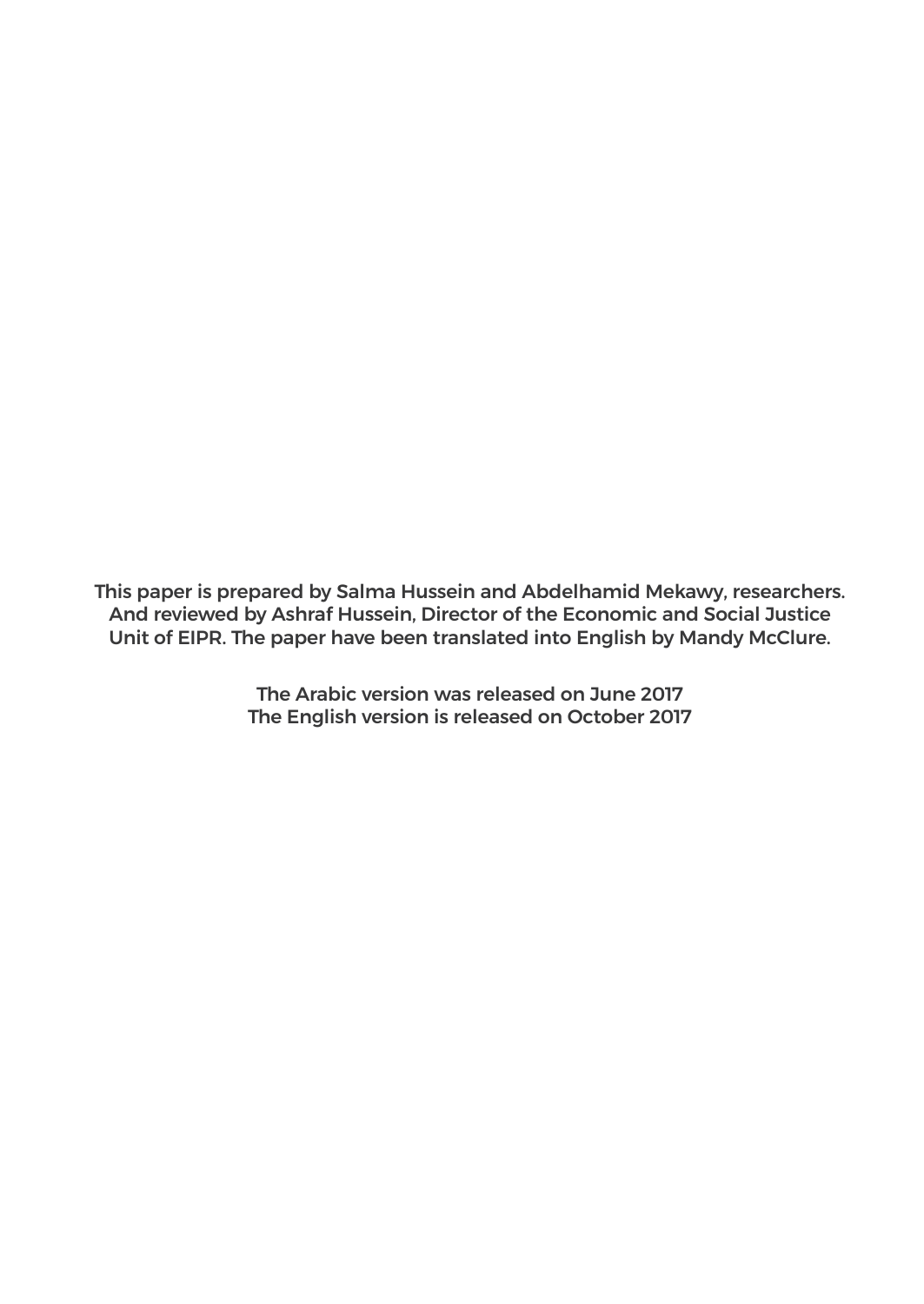## **Introduction**

This is the first report on the implementation of the economic adjustment program, agreed upon by the Egyptian government and the International Monetary Fund as a condition for Egypt's receipt of \$12-billion loan under the Extended Fund Facility, to be disbursed in six tranches. Egypt will receive each tranche of the loan after a team of IMF experts confirm that the Egyptian government has complied with the terms of the agreement within the specified timetable.

This independent review seeks to track which measures demanded by the IMF have been implemented by the government and which have not. More basically, it seeks to monitor and analyze the the socioeconomic impact of the program.

A report will be issued to coincide with each visit by the IMF expert team, to give citizens an alternative to the IMF discourse.

This report follows the format of the loan program, as published on the IMF website, addressing the same measures in the same order, to facilitate comparisons between the objectives defined by the IMF, the measures required, and measures actually taken.

As such, this shadow report discusses objectives and policies using the same rubrics as the experts' report submitted to the IMF Executive Board in October 2016:

- 1. Macroeconomic outlook and risks
- 2. Monetary and exchange rate policies
- 3. Fiscal policy and public finance management
- 4. Energy sector reforms
- 5. Financial stability
- 6. Structural reforms for growth and employment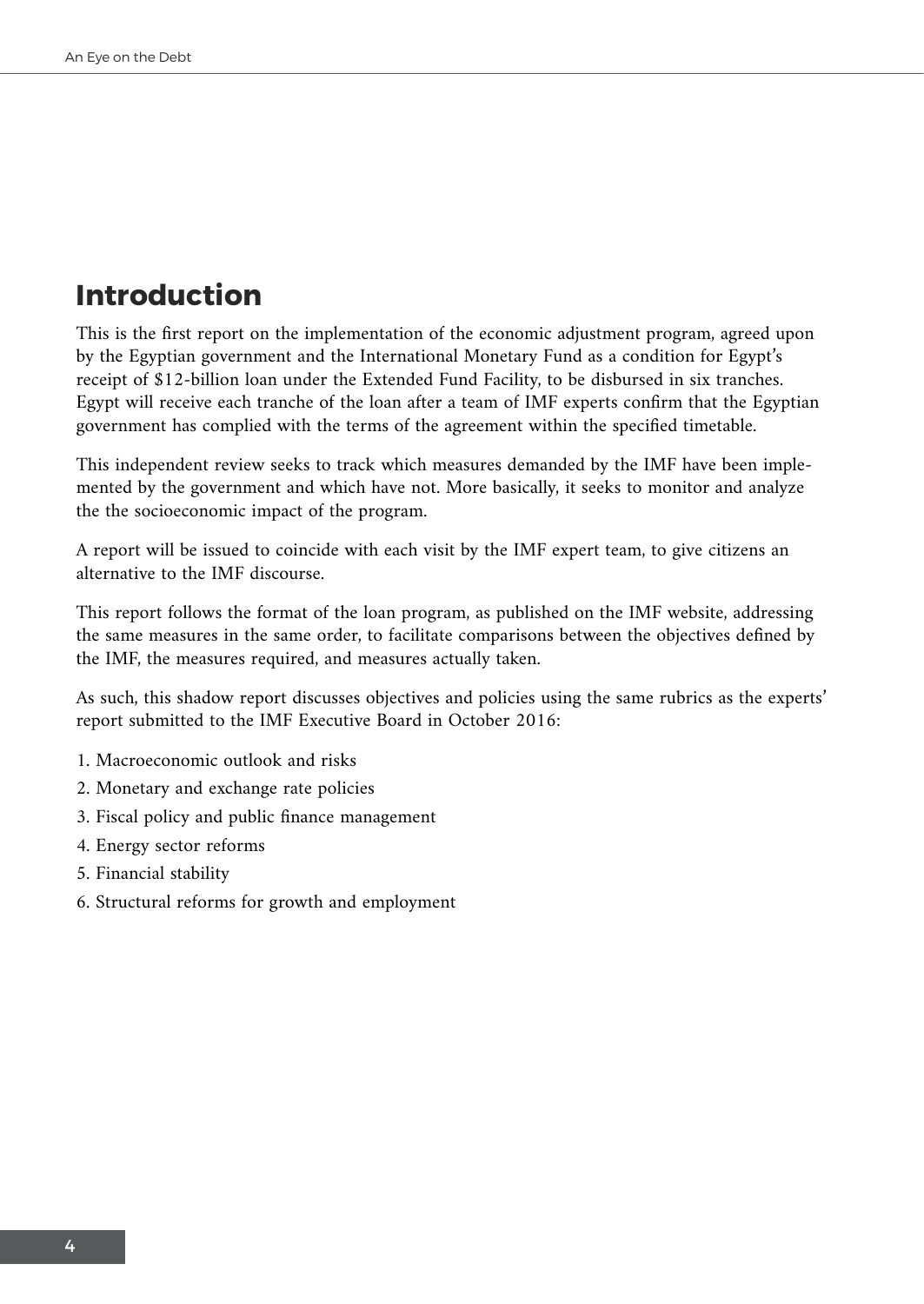## **1. Macroeconomic outlook and risks**

#### 11 Growth

In the first six months of the implementation of the growth policies, the IMF program seems set to fail to meet its growth targets. This is partially due to the government's failure to follow through on some of the agreed-upon measures (see the sections in red on the accompanying matrix) and, more significantly, to the IMF's failure to anticipate the extent to which the currency float would negatively impact growth.

The IMF projected 4-percent growth, an optimistic expectation given that a recession typically accompanies currency floats (Krugman 1976; Frankel 2005).

In fact, many of the risks identified by the IMF came to pass, including: "the difficulties inherent in implementing a strong and wide-ranging reform program," as well as increased public spending, which could undermine the debt sustainability objective, and a failure to tighten monetary policy sufficiently, which could lead to inflationary pressures, the depreciation of the pound, and the loss of foreign currency reserves (IMF program, page 8). There were also the difficulties facing the global and regional economy, which cast their shadow on Egypt.

As a result, the IMF reduced forecasted growth to 3 percent, according to the World Economic Outlook released in April 2017. The Business Barometer issued in March 2017 notes companies' pessimistic projections for production, investment, and employment in the period of January to March 2017.

According to above mentioned report "The lack of optimism persists due to the lack of confidence in the investment climate and the instability of monetary policy. Major firms anticipated very slight growth, a decline in their production, domestic sales, and exports, and continued increases in prices, wages, and the cost of production inputs, although at a lower rate due to slowing inflation in the third quarter. They further expect continued contraction in the size of their investments in the third quarter; small and medium enterprises share these expectations." According to the same report, the industrial sector in particular is witnessing a contraction and slow down since it is most affected by the decision to float the pound. This has reduced production as a result of higher costs and also led to declining domestic sales due to consumers' lower purchasing power. The cost of investment, imported technology, and imported production inputs is also up due to the depreciating value of the local currency. As a result, the industrial sector saw lower growth and employment than other sectors in the second and third quarter of fiscal year 2016/17, following the liberalization of currency prices and higher fuel prices. Investors are thus seeking a stable monetary policy that can rein in and reduce inflation in order to promote economic growth.

The following figure shows impediments to growth as ranked by business owners and managers, according to the same report, in the period of January–March 2017: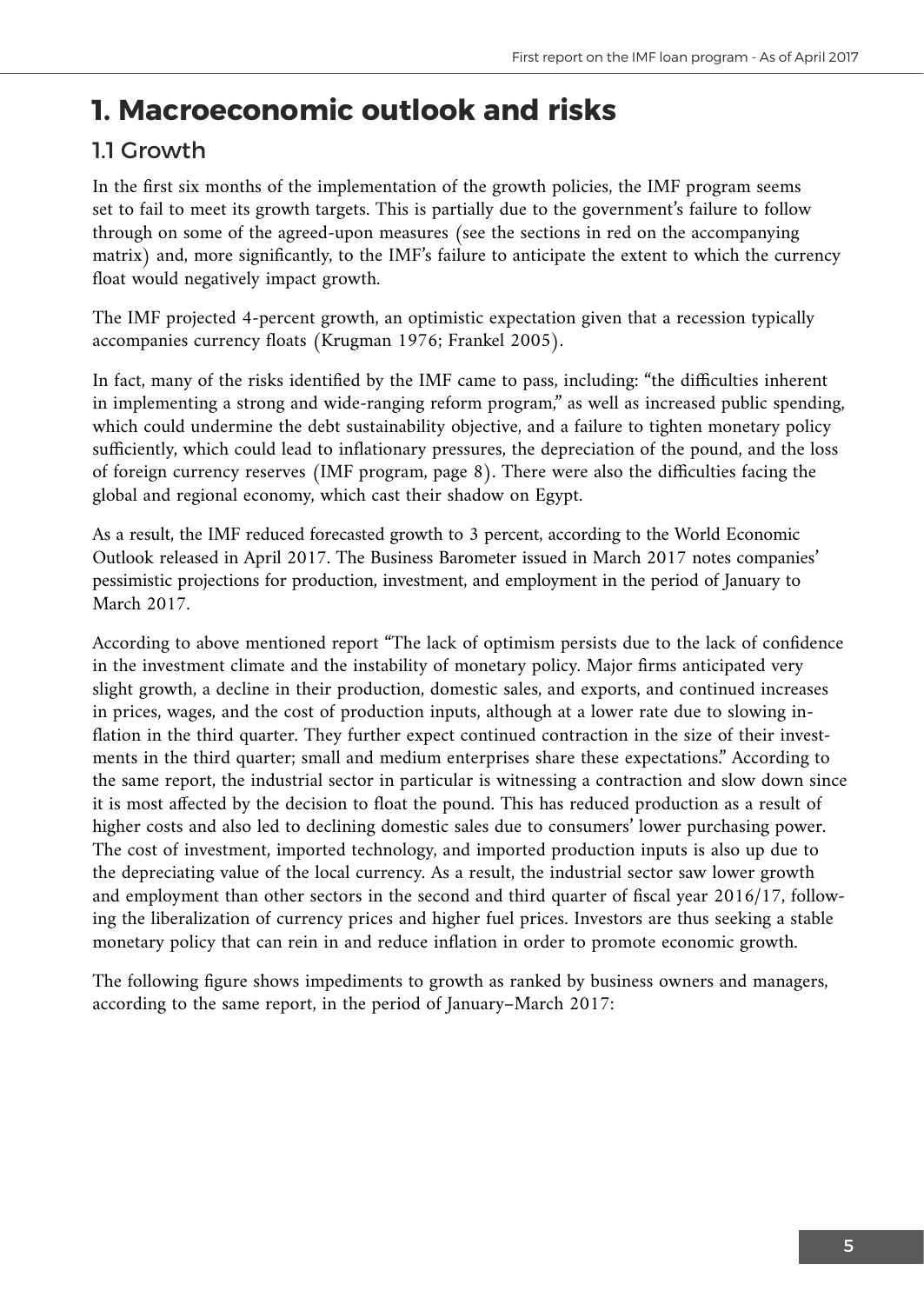

#### **Major Constraints Facing** the Business Sector (Normalized Index of Severity)

Source: Egyptian Center for Economic Studies, March 2017

Comment: The closer to 100 the index reaches, the more companies see the constraint as a major factor; conversely, the closer to 0 the index reaches, the less companies see it as a major factor.

#### 1.2 Privatization

The lack of transparency is the prime feature of the IMF document here. In turn, we do not know if any steps have been taken in this regard as of April 2017.

The IMF program does not mention the privatization of the Bank of Cairo, despite the government's announcement that it is, indeed, part of the program. This highlights the opacity surrounding this significant, socially sensitive topic.

There is a vague reference on page 50 of the IMF document, in the Egyptian government's letter of intent, to promoting competition by "IPO [initial public offering] sales for some public enterprises." But there is no mention of the names of such companies or sectors to which they belong, to enable the public to evaluate why these sectors require more competition and whether privatization in this case and in this way (an IPO) is the ideal method to increase competition.

Ahmed Kouchouk, the deputy finance minister, told the EIPR that the Bank of Cairo is fully ready for an IPO and that at least one company under the Egyptian Petroleum Authority is ready to put shares up for sale. According to Kouchock "There is also the possibility that other shares in one other bank at least may be put up for sale. However, these exceptional revenues are not included in the draft budget because we preferred not to rely on these exceptional revenues. So if the IPO goes forward in the coming fiscal year, it's good, and if it does not happen for some reason, the budget will not be affected. But there is no information about the size of the stakes that will be sold or if employees will be laid off in the companies put on the block".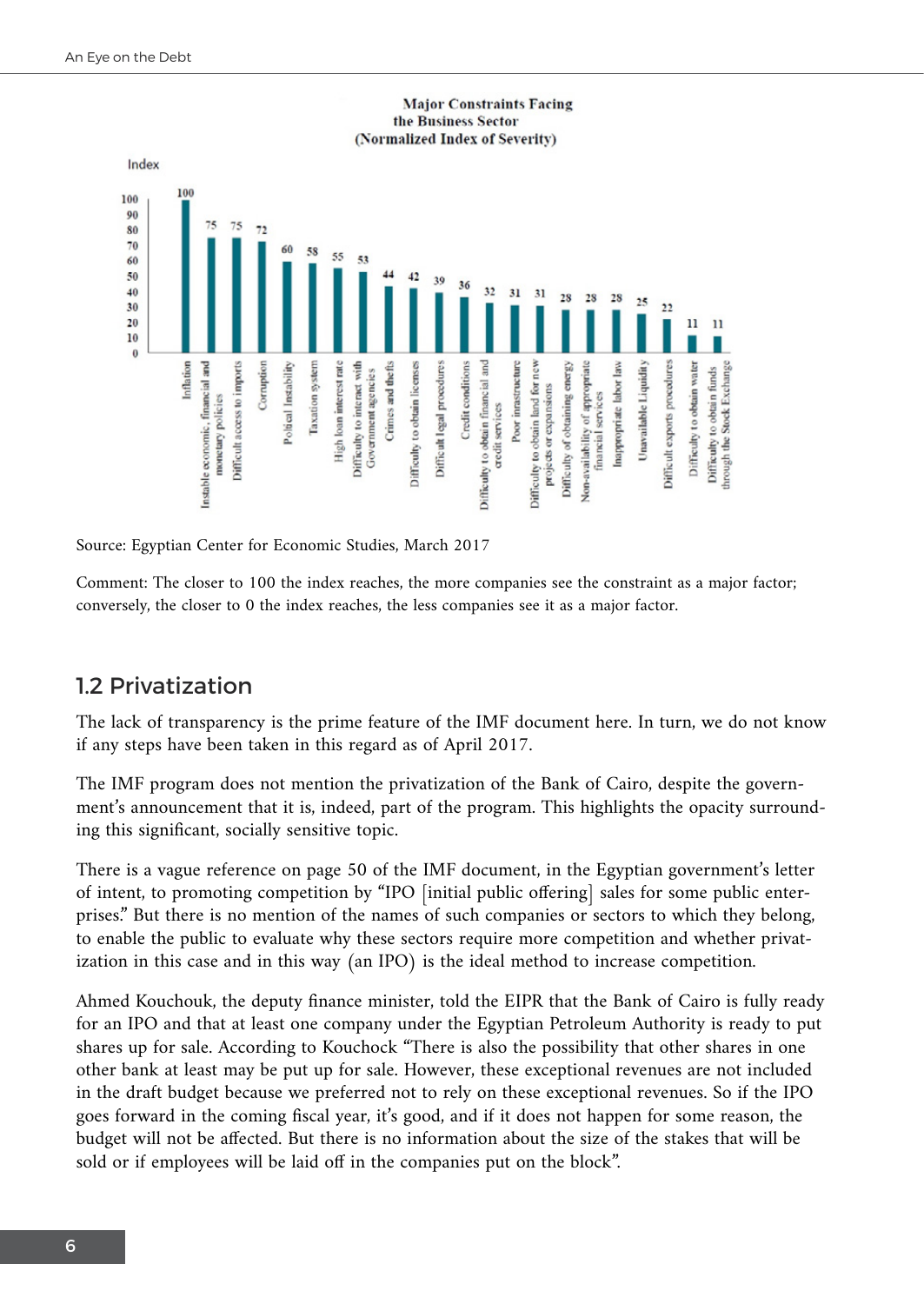The EIPR has reservations about the sale of state assets to attract foreign capital (and improve the balance of payments), as such sales are not necessarily followed by the development of the sold companies. It is preferable to attract foreign investment through green field investments. We are also wary of privatization as a means of reducing the budget deficit because it does not address the structural deficit, but is rather a source of exceptional, one-time revenues.

## **2. Monetary and exchange rate policies**

As of April 2017, monetary policy had failed to contain the inflation resulting from the decision to float the Egyptian pound. However, the size of the black market had shrunk and currency prices had stabilized, though at a higher level than projected. The price of the pound had settled at LE18.5/\$1 (at the time of writing this report), while the target was set at LE14.5/\$1, according to public budget statements for FY2016/17.

Monetary policy in the IMF program through the end of March was based entirely on mitigating the repercussions of the currency liberalization, undertaken in November 2016 (see the attached matrix).

### 2.1 Inflation

The IMF failed to accurately predict the spike in inflation arising from the currency float. Average inflation in consumer prices was expected to increase to 18 percent, while in fact inflation reached its highest point in 30 years, coming in at 31.7 percent in February 2017 and then 32.2 percent in March 2017.

This forecasting error caused millions of Egyptians to slip below the poverty line, denying them basic needs, most importantly food.

#### 2.2 Interest rates

The program called for raising policy rates by more than 300 basis points concurrent with the float. The government offered deposit auctions at an average interest rate of 17.5 percent, with the goal of controlling the first round of inflationary pressures.

The idea behind the measure was to tighten liquidity in the market, as well as contain investment and private consumption. As local demand slowed, inflation would subside. In short, the move sought to induce a temporary contraction, which influences growth and, in turn, employment.

The interest rate on government debt has hovered at 18 percent since the float.

As a result of the currency float, increased subsidies were directed to government-imported goods, the cost of which had been calculated on the basis of an exchange rate of LE9/\$1. As such, the bill for these goods in Egyptian pounds increased, and despite price increases for some of the goods, the subsidy bill in the public budget has exceeded original budget allocations. Government debt payments have also nearly doubled. According to statements from the Finance Ministry, the public debt increased by 15 percent due to the float.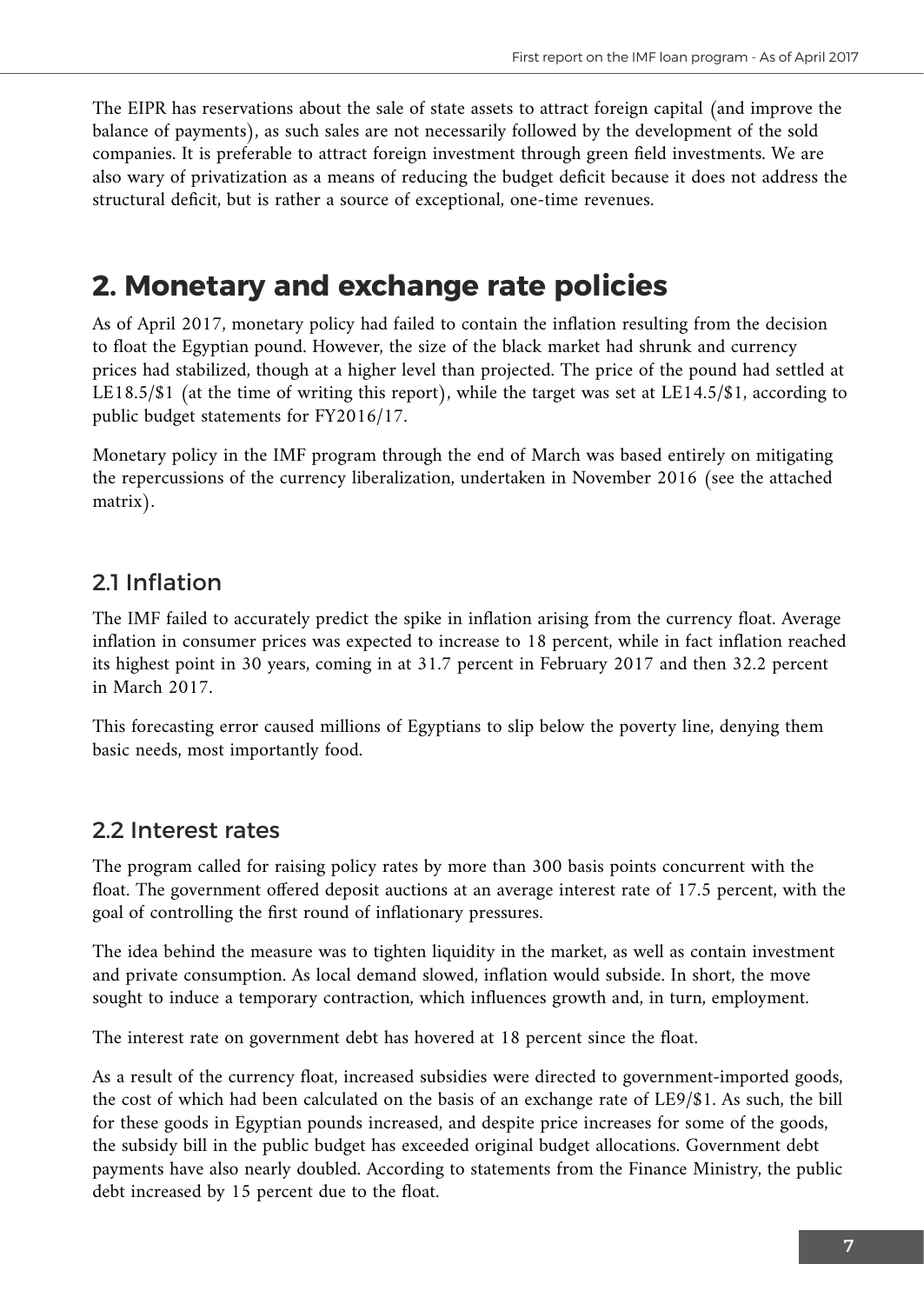According to Finance Ministry statements, energy subsidies increased because of the float from LE50 billion—the amount assessed in the 2016/17 budget—to LE100 billion, the actual cost of subsidies, in the first eight months of the budget (July 2016 to February 2017).

The EIPR has reservations about the persistent increase in interest rates. This will increase interest payments on domestic public debt, which is now the single largest item of government spending, accounting for approximately 34 percent of all spending. This denies citizens public funds that should be used to improve social services. The spending also goes to well-off Egyptians who possess funds sufficient to invest in treasury bonds. Instead, this cohort should be subject to taxes on their relatively high incomes, rather than be given assistance in increasing their wealth.

In short, the decision to maintain high interest rates is biased to high-income groups and facilitates the accumulation of wealth, even as the inflation resulting from the float has disproportionately harmed lower income groups and impoverished them. Moreover, this prescribed cure has proved ineffective at treating inflation. The proportion of citizens with dealings in the formal banking sector—estimated at 10 percent of the population—has declined.

Finally, monetary policy and measures have led to an economic downturn, which increases unemployment.

#### 2.3 The CBE and improved transparency

The Central Bank of Egypt (CBE) had not complied with IMF terms to publish financial stability reports and monetary policy reports as of April 2017.

The IMF cautions against current policies, whereby currency reserves are invested heedless of best international practices, and it advocates capping reserve allocations maintained abroad at \$5.6 billion. The IMF is slated to conduct a comprehensive assessment of these policies before its April–May 2015 meeting. (This report could be delayed until June 2017).

## **3. Fiscal policy and public finance management**

The IMF required the government to implement a value added tax (VAT)—a regressive tax with a negative social impact—as a condition for the loan. It also neglected to reduce energy subsidies received by producers. Finally, the IMF chose as its metric of success deficit reduction across all budget items save interest, including social spending.

#### 3.1 Revenue side

#### VAT

The government views the VAT as a means of plugging the deficit with no consideration given to its negative distributional impact on lower income groups. Revenues from the VAT increased since its application in November 2016 from LE11–12 billion per month to LE15 billion per month in February 2017. Revenue from the tax on services in the first nine months of current fiscal year increased to LE12.4 billion, compared to LE10 billion last year. Tax revenue on goods reached LE66.5 billion in the same period, compared to LE44 billion in the same period last year (Finance Ministry).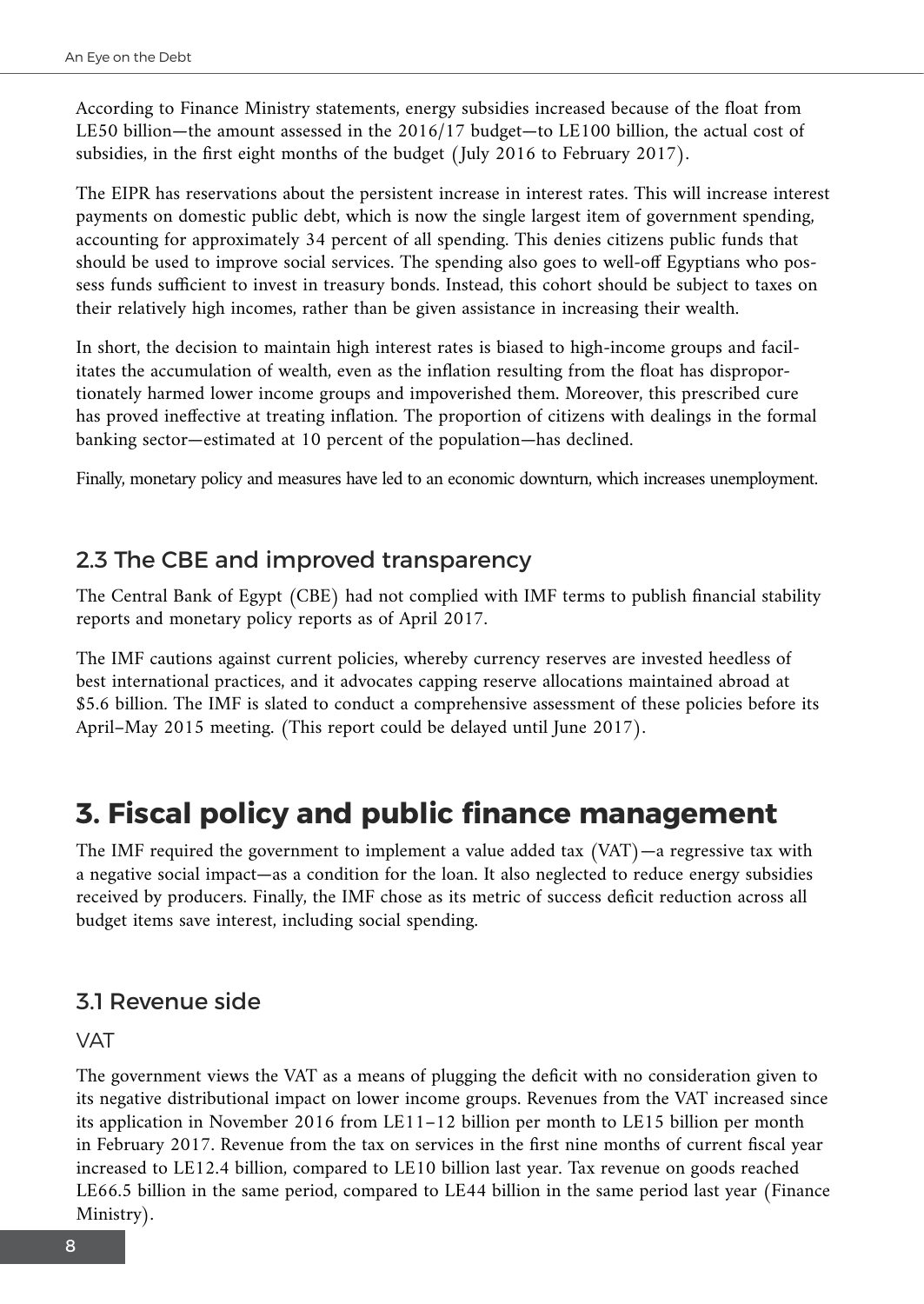#### Stamp tax on stock market transactions and acquisitions

On March 21, 2017, the Cabinet approved amendments to this tax and forwarded them to the State Council for its consideration, in preparation for their submission to the parliament; they are expected to be approved in May 2017.

The tax is anticipated to bring in an additional LE1 billion in public revenue, based on a tax of 0.1 percent on all stock market transactions and 0.3 percent on acquisitions of 33 percent or more of any corporate assets.

In the program, the IMF agreed to a three-year delay on the implementation of another, fairer and more lucrative tax—a 10-percent tax on cash dividends and capital gains—and approved the adoption of the stamp tax in late March 2017 instead (p. 56).

The former chair of the Tax Authority, Mustafa Abd al-Qader, said in September 2014 that the capital gains tax of 10 percent was expected to bring in LE10 billion a year.

#### 3.2 Expense side

#### **Wages**

In early FY2016/17 the government began cutting the wage bill. It is projected to reach 6.6 percent of GDP at year's end, down from 7.9 percent in FY2015/16; it is expected to fall to 5.6 percent of GDP by 2018/19. The government also promised the IMF to freeze any new hires.

Reduced expenditure on wages is no different from other austerity measures and spending cuts insofar as the policy is to treat all beneficiaries of this spending the same—or more likely, to avoid harm to those who take the lion's share of the budget item and impose austerity on the smaller beneficiaries. This unfair, unsustainable policy further impoverishes lower income groups while also eroding their purchasing power. Whether it is tax policy, lifting subsidies on fuel and electricity, or increasing the price of public services (the metro, for example), the policy pursued makes no distinctions between citizens' divergent levels of income and wealth.

The EIPR believes that social justice required the following:

- 1. Limiting wage and bonus cuts to senior civil servants.
- 2. Calculating the cuts after requiring the government to include all special pension funds, which conceal a substantial part of senior employees' income and which would further the fight against corruption and wage disparities within the government sector.
- 3. Excluding education and health needs from the hiring freeze.

#### Electricity tariff increase

Electricity tariffs increased by 40 percent with the goal of reducing expenditure by 0.6 percent of GDP in FY2016/17. Annual increases since 2012 have shouldered citizens with a cumulative increase of 160 percent of their electric bills. For the poor, it was a 167-percent increase, including 47 percent in 2016 alone. Middle-income Egyptians saw their bills go up by 190 percent in that period, 52 percent of it in 2016 alone.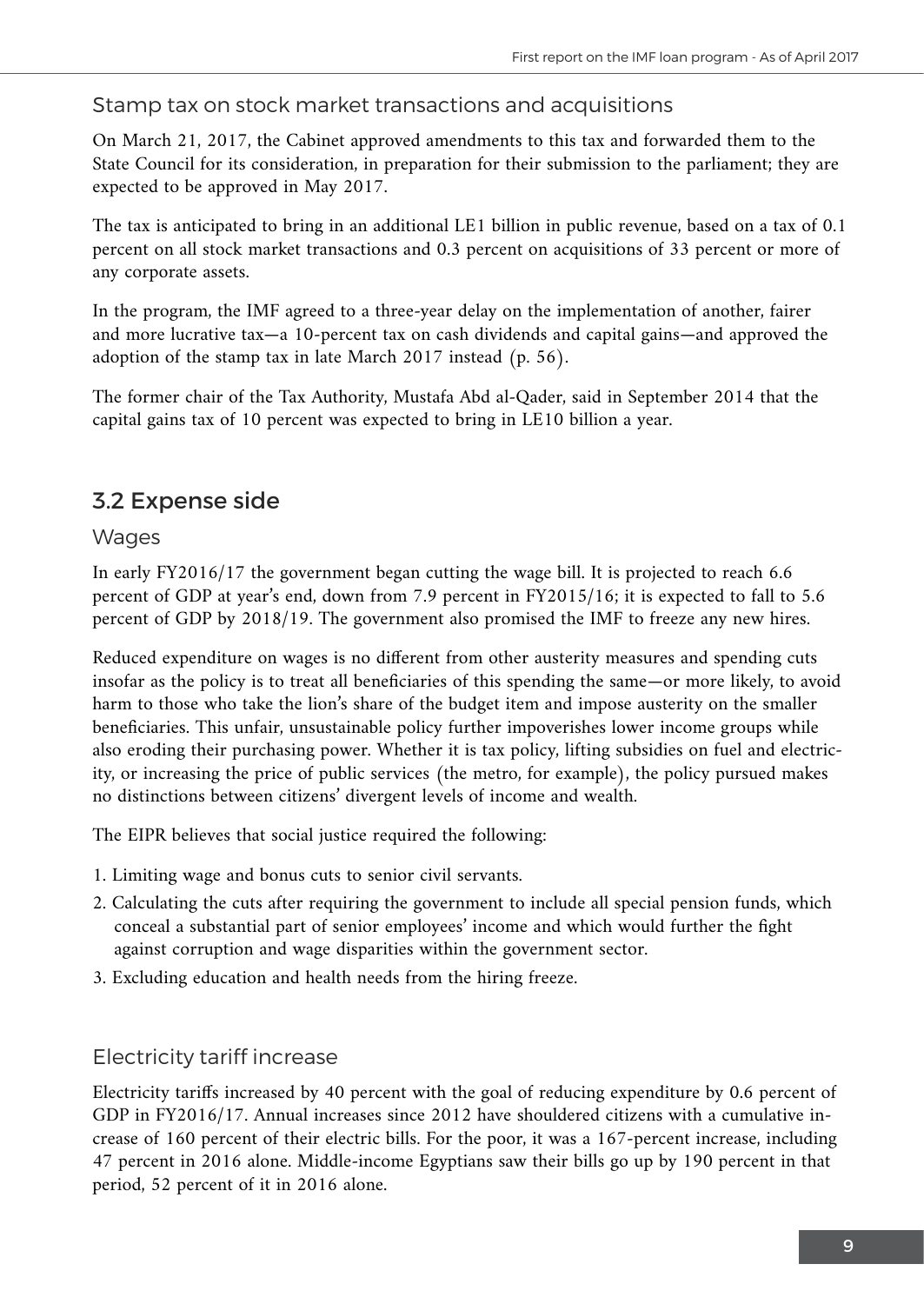The hikes affected two items:

- 1. An average increase of 33 percent in the consumption bracket tariff across all brackets, though the sharpest increases hit the low and middle consumption brackets, with an increase of 34 and 38 percent in the third and fourth brackets and an increase of 36 and 34 percent in the fifth and sixth brackets, the highest brackets.
- 2. An increase in the service fee, which affected only three brackets: minor (33-percent increase), low (100-percent increase), and medium (33-percent increase). The high consumption brackets faced no increased service fee.

#### Cuts to energy subsidies by 0.4 percent of GDP

The government failed to cut the energy subsidy bill due to the impact of the float, although consumers have seen a 30-percent increase in the price of all kinds of fuel.

According financial statements, energy subsidies increased from LE50 billion (the amount allocated in the 2016/17 budget) to LE100 billion (the actual cost of subsidies because of the float) in the first eight months of the budget, from July 2016 to February 2017. This sum does not include subsidies for natural gas for factories. The government sells gas to fuel-intensive industries at \$3 on average, inclusive of transportation and liquefaction costs, compared to \$3.2 on the global market, which is not inclusive of the aforementioned costs.

#### Social spending

Under the IMF program, the government is committed to directing 1 percent of GDP (one-third of fiscal savings) to specifically social spending (page 14, IMF program).

It is difficult to evaluate compliance with this commitment, but as of April 2017, several measures have been announced that are likely to increase treatment costs at government hospitals:

1. Privatization of the Takamul hospitals.

2. A change in hospital regulations to fee-based treatment.

The IMF did not seek compliance with constitutional requirements for an increase in expenditure on health, education, and scientific research to a combined 10 percent of GDP. As a result, the draft budget for FY2017/18 flouts this spending requirement for the second year in a row.

#### 3.3 Promoting public finance management

The government did not meet its deadline of January 31, 2017, by which time it was to have prepared a report on all outstanding state guarantees for government and public agency loans, given the significant potential for fiscal crises. According to the IMF program (page 13), the report is designed to strengthen the framework that governs the issuance and monitoring of state guarantees. Apparently, the government will now prepare this report in December 2017 and it will not be published, contrary to the budget transparency requirements laid out in the Government Finance Statistics Manual, published by the IMF in 2015.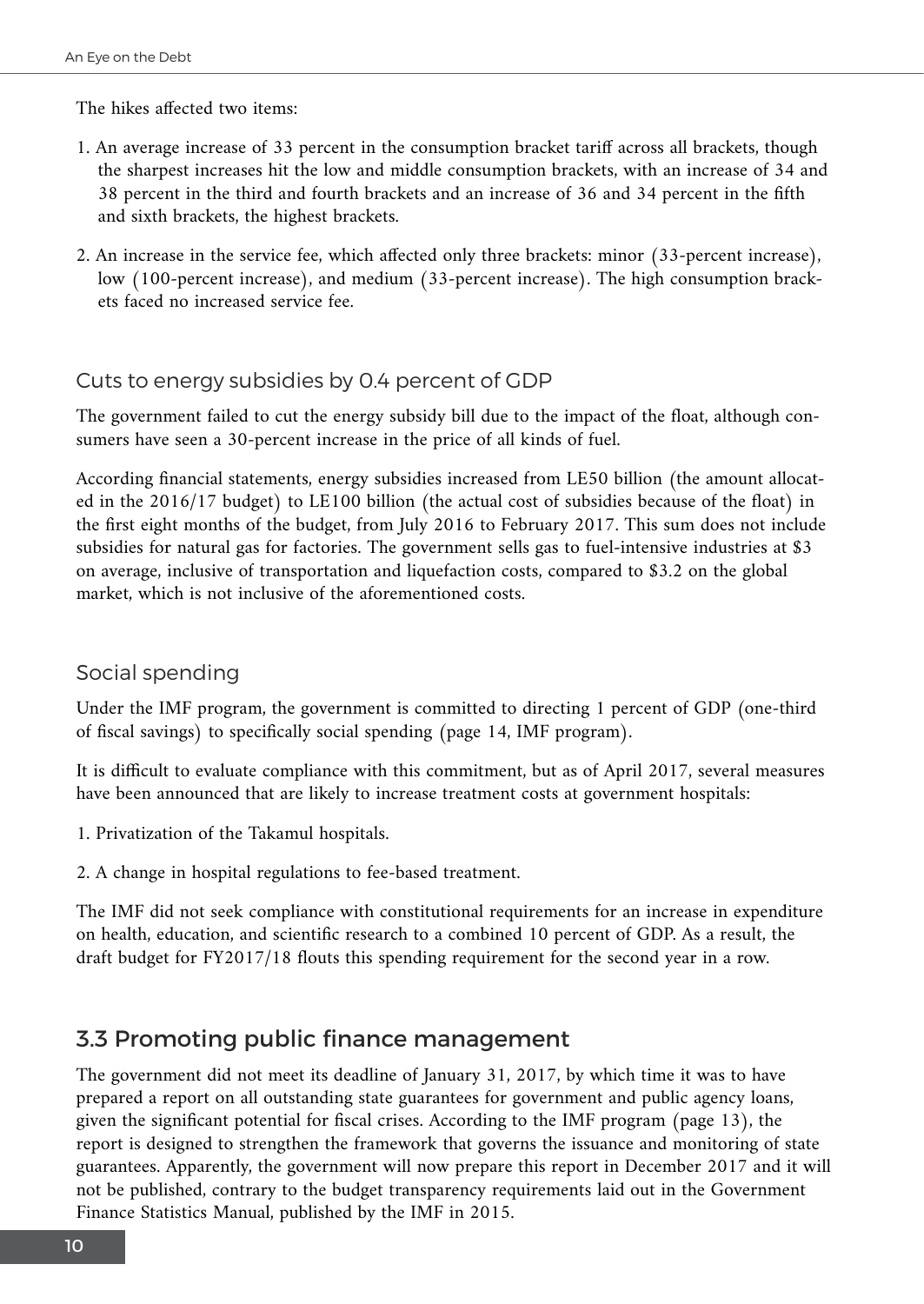The government also did not prepare a fiscal risks statement covering macroeconomic risks, public enterprises, debt, liabilities, and pensions, which was to be completed by March 31, 2017.

Finally, there is no information about the road map for pension reform, which the government is scheduled to develop by June 2017. The government has initiated no public or private debate on the topic.

## **4. Energy sector reforms**

The government has not released its comprehensive plan for energy sector reform, which according to the IMF should include the petroleum, gas, and electricity sectors; the plan was supposed to be ready by March 31, 2017.

Baker and Mackenzie have also not completed the plan to restore financial sustainability to the Egyptian General Petroleum Company (EGPC), which was to have been finalized by March 31, 2017 under the IMF schedule. The plan is in the final stages of development and could include the privatization of several EGPC subsidiaries via IPOs.

The EIPR is especially concerned about the IMF agreeing to exclude fuel-intensive industries from any price increases. We also object to the failure to include natural gas within subsidized fuel types listed in the loan document (and the public budget statements), which the EIPR feels is biased against lower income groups. The decision also works in the interest of those the World Bank calls "persons with political connections," who are the biggest beneficiaries of energy subsidies to the industrial and tourist sectors.

## **5. Financial stability**

There are no measures associated with this rubric until April 2017.

## **6. Structural reforms for growth and employment**

The published program, which only includes measures required during the first half of the program, contains no reforms related to employment save expediting factory licenses.

The parliament approved the new industrial licensing law on March 26, 2017, which the IMF hopes will curb unemployment and promote investment by cutting the time needed to obtain non-hazardous industrial licenses and start operations from an average of 72 to 14 days (p. 15).

Sluggish growth, especially industrial growth that generates jobs, may be exacerbated by the delayed adoption of the new licensing law in industrial zones, which was issued six months after the loan agreement was concluded.

The EIPR believes that the program as a whole lacks measures to support inclusive economic growth and suggests a package of urgent measures to improve the social situation. We recommend these be adopted before the IMF team's second review at the end of 2017: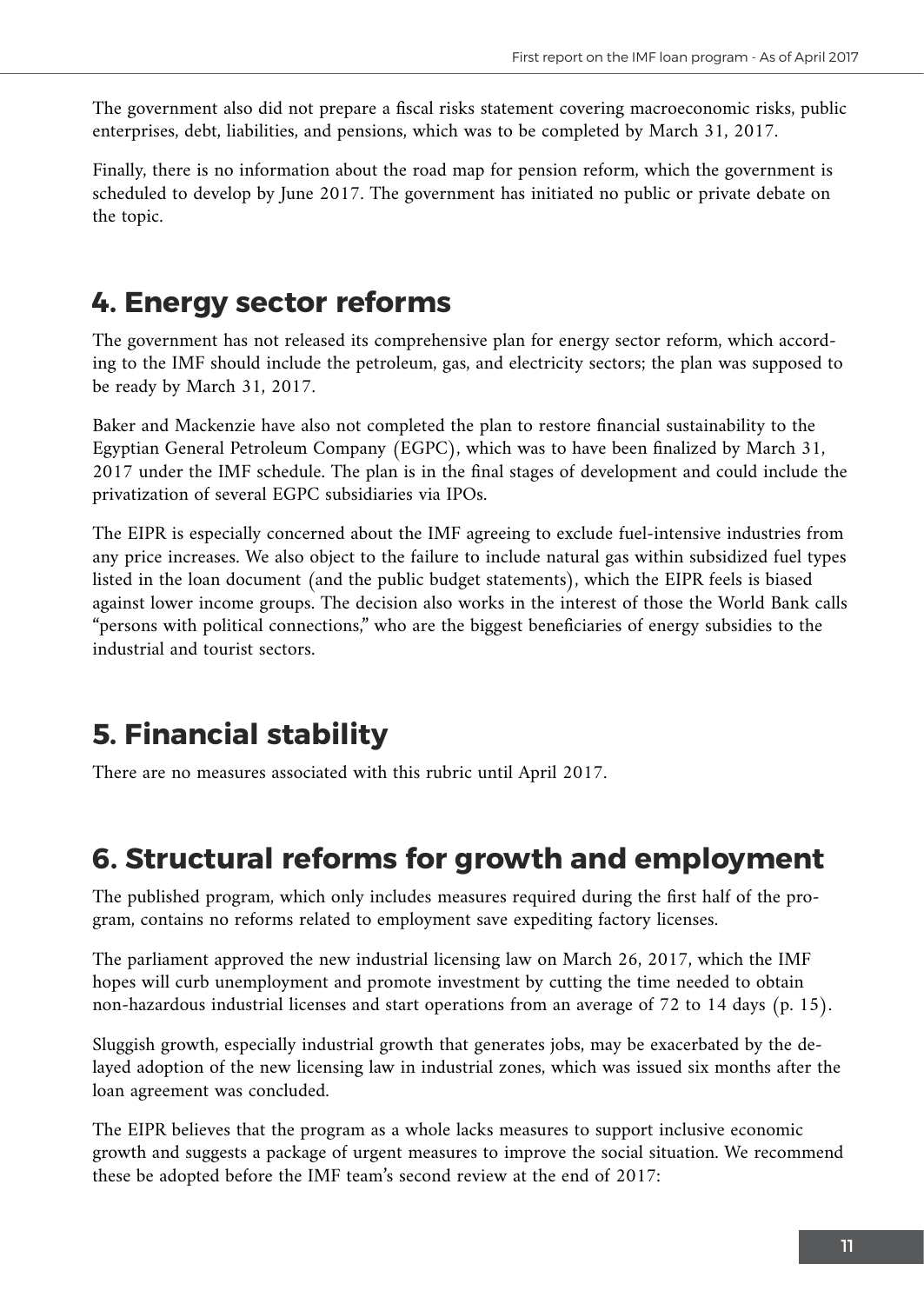- 1. Extend minimum wage protections to the private and informal sectors.
- 2. Offer tax exemptions for low-income groups.
- 3. Improve the quality of education and health in government facilities and extend coverage of both.
- 4. Provide unemployment insurance to people who lose their jobs as a result of sluggish growth resulting from the floating of the pound, tight monetary policies, and reduced government spending.
- 5. Expedite, within FY2017/18, the extension of cash supports to people below the extreme poverty line, a group estimated in 2015 to consist of four million citizens.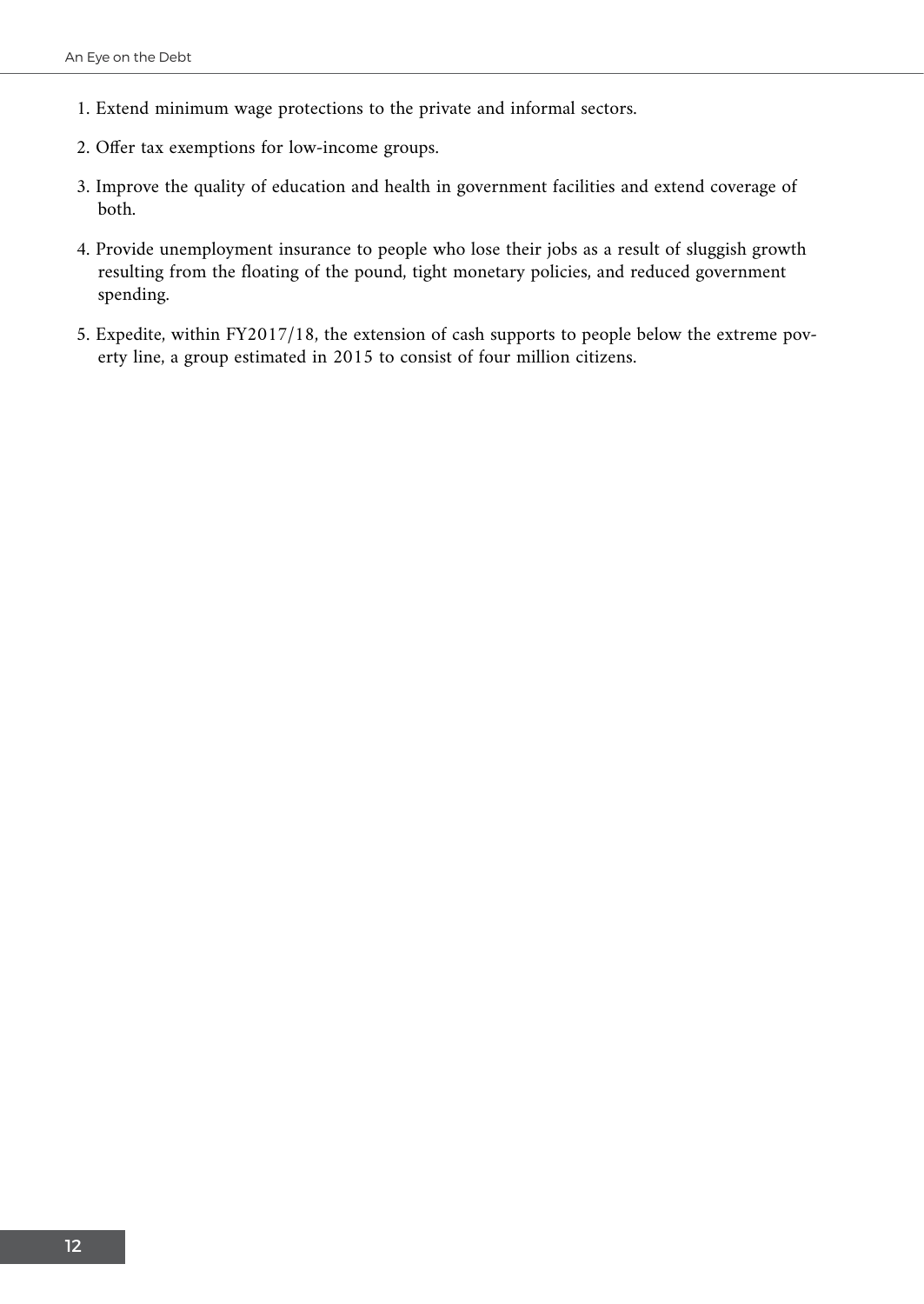| <b>Rubric</b>                 | Objective                                            | <b>Achieved</b><br>or not?                                                                                                          | <b>Measures</b><br>required<br>under the<br>program                                                 | Were<br>they<br>carried<br>out by<br>govern-<br>ment<br>or CBE?                                          | <b>Economic and social</b><br>impact according to<br><b>EIPR</b>                                                                                                                                                                                                                                            | <b>Observations</b>                                                                                                                                                                                                                                                                                                                 |
|-------------------------------|------------------------------------------------------|-------------------------------------------------------------------------------------------------------------------------------------|-----------------------------------------------------------------------------------------------------|----------------------------------------------------------------------------------------------------------|-------------------------------------------------------------------------------------------------------------------------------------------------------------------------------------------------------------------------------------------------------------------------------------------------------------|-------------------------------------------------------------------------------------------------------------------------------------------------------------------------------------------------------------------------------------------------------------------------------------------------------------------------------------|
| Growth<br>and<br><b>risks</b> | Achieve<br>4 percent<br>growth                       | No. IMF<br>downgrad-<br>ed projected<br>growth to 3<br>percent                                                                      | Adopt new<br>industrial<br>licensing law                                                            | <b>Yes</b>                                                                                               | Insufficient. Sluggish<br>growth is attributable to<br>government's failure to<br>follow through on some<br>agreed-upon measures.<br>More importantly, the<br>IMF failed to foresee the<br>full negative impact of the<br>currency float on growth,<br>especially inflation.                                |                                                                                                                                                                                                                                                                                                                                     |
|                               |                                                      |                                                                                                                                     | Privatization                                                                                       | N <sub>o</sub>                                                                                           | Inappropriate remedy to<br>promote inclusive growth                                                                                                                                                                                                                                                         | Lack of transparency<br>is the prime feature<br>in the IMF document<br>on this point. Thus<br>we do not know if<br>steps have been tak-<br>en as of April 2017.<br>The IMF program<br>does not mention<br>the privatization of<br>the Bank of Cairo,<br>although the govern-<br>ment has announced<br>it as part of the<br>program. |
| Mon-<br>etary<br>policy       | 1. Contain<br>inflationary<br>impact of<br>the float | No.<br><b>Inflation</b><br>reached<br>32 percent<br>in March<br>2017,<br>compared<br>to IMF<br>projections<br>of just 18<br>percent | Raise interest<br>rate                                                                              | Yes.<br>Interest<br>rates<br>were<br>raised<br>more<br>than 300<br>basis<br>points<br>to $18$<br>percent | 1. Increase in absolute<br>number of poor (no official<br>statistics are available and<br>neither the World Bank nor<br>the IMF made projections<br>about the float's impact on<br>poverty)<br>2. Slower growth due to<br>higher price of inputs and<br>weak demand due to ero-<br>sion of purchasing power | This is the most<br>difficult issue in<br>negotiations between<br>the government<br>and IMF. Talks are<br>underway regarding<br>IMF demand for<br>higher interest rats<br>and fuel prices.                                                                                                                                          |
|                               | 2. Strength-<br>en CBE<br>transparency<br>policies   | No                                                                                                                                  | No financial<br>stability reports<br>or monetary<br>policy reports<br>published as of<br>April 2017 | N <sub>o</sub>                                                                                           | The IMF cautions against<br>current policies whereby re-<br>serves are invested heedless<br>of best international stand-<br>ards. It urges the CBE to<br>maintain the current ceiling<br>on reserve allocations<br>abroad (\$5.6 billion).                                                                  | The IMF is sched-<br>uled to undertake<br>comprehensive<br>assessment of these<br>policies before meet-<br>ing of April-May<br>2017 (the report<br>may be delayed until<br>June 2017).                                                                                                                                              |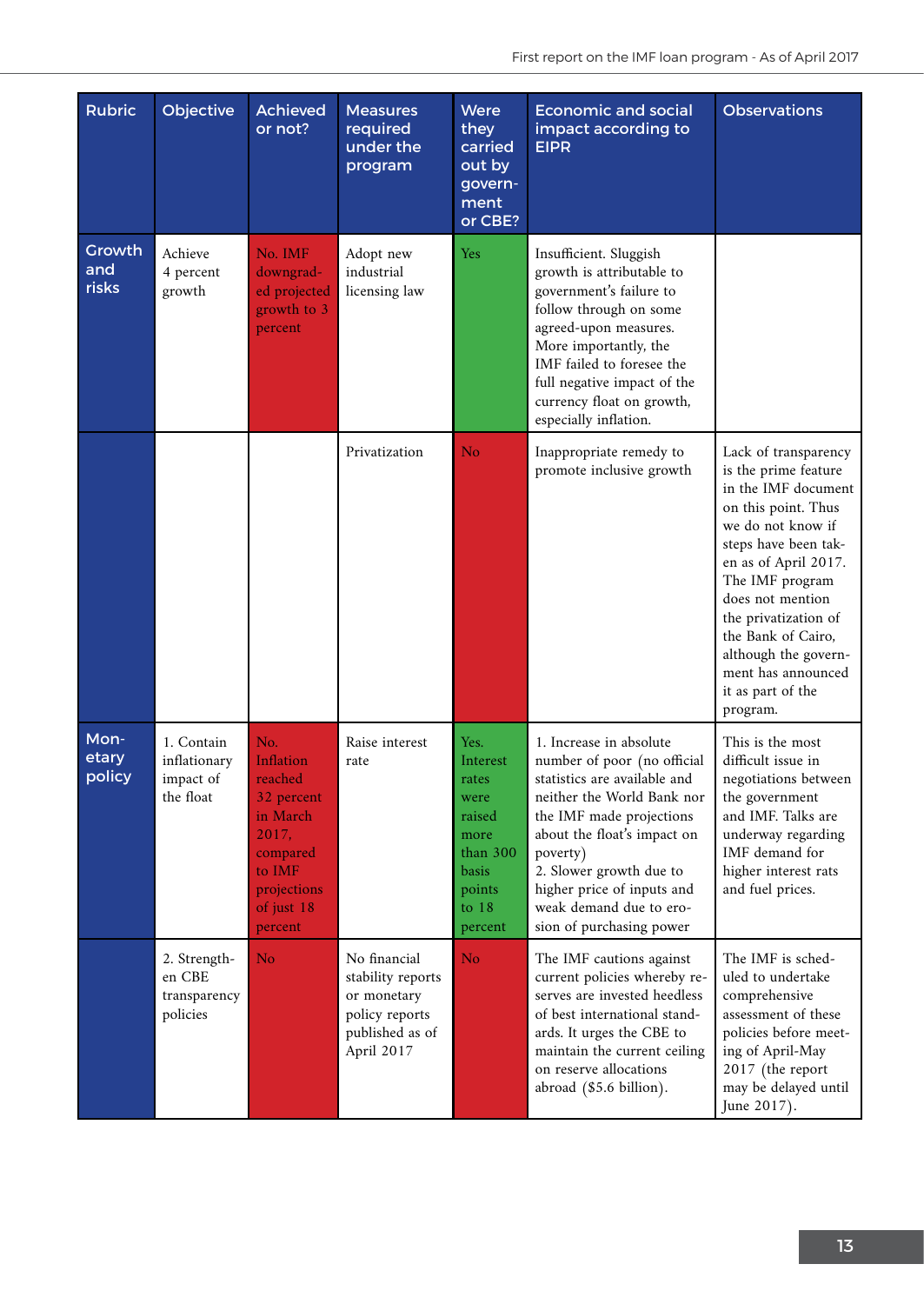| <b>Fiscal</b><br>policy | Reduce<br>primary<br>deficit by<br>0.9 percent<br>of GDP | No | The<br>primary<br>deficit is<br>projected<br>to fall<br>by 1.6<br>percent<br>of GDP | 1. Monetary policy (based<br>on the CBE regulation of<br>interest rates) cannot be<br>separated from fiscal policy<br>(currently based on reduc-<br>ing the budget deficit). The<br>higher the interest rate, the<br>higher interest payments on<br>government debt (which<br>comes to several hundreds<br>of billions annually as it is).<br>2. Interest on debt in-<br>creased after the float to<br>more than one-third of<br>general expenditure, com-<br>pared to one-quarter two<br>years ago.<br>3. Interest is consuming<br>more than other spending<br>items, such as invest-<br>ments, wages, agricultural<br>subsidies, Upper Egypt<br>development, treatment for<br>the poor and provision of<br>medicines, equipment for<br>hospitals and schools, and<br>other important items of<br>government spending.<br>4. It is difficult to reduce<br>the deficit with the policies<br>imposed by the IMF. The<br>government and IMF<br>agreed not to use the over-<br>all deficit as a measure of<br>reform success, but instead<br>the deficit minus interest,<br>known as the primary<br>deficit.<br>5. Interest paid to gov-<br>ernment creditors has<br>increased, meaning the<br>government lost funds it<br>needed to improve services<br>to citizens, while creditors<br>profit. | The IMF measures<br>the success of fiscal<br>policies using the<br>primary budget bal-<br>ance, not the overall<br>deficit because the<br>primary deficit will<br>show the projected<br>movement. This<br>excludes interest<br>payments on debt,<br>which will necessari-<br>ly increase as a result<br>of monetary policy<br>(higher interest<br>rates). |
|-------------------------|----------------------------------------------------------|----|-------------------------------------------------------------------------------------|-----------------------------------------------------------------------------------------------------------------------------------------------------------------------------------------------------------------------------------------------------------------------------------------------------------------------------------------------------------------------------------------------------------------------------------------------------------------------------------------------------------------------------------------------------------------------------------------------------------------------------------------------------------------------------------------------------------------------------------------------------------------------------------------------------------------------------------------------------------------------------------------------------------------------------------------------------------------------------------------------------------------------------------------------------------------------------------------------------------------------------------------------------------------------------------------------------------------------------------------------------------------------------------------------|-----------------------------------------------------------------------------------------------------------------------------------------------------------------------------------------------------------------------------------------------------------------------------------------------------------------------------------------------------------|
|                         | 1. Increase<br>tax revenues                              |    |                                                                                     |                                                                                                                                                                                                                                                                                                                                                                                                                                                                                                                                                                                                                                                                                                                                                                                                                                                                                                                                                                                                                                                                                                                                                                                                                                                                                               |                                                                                                                                                                                                                                                                                                                                                           |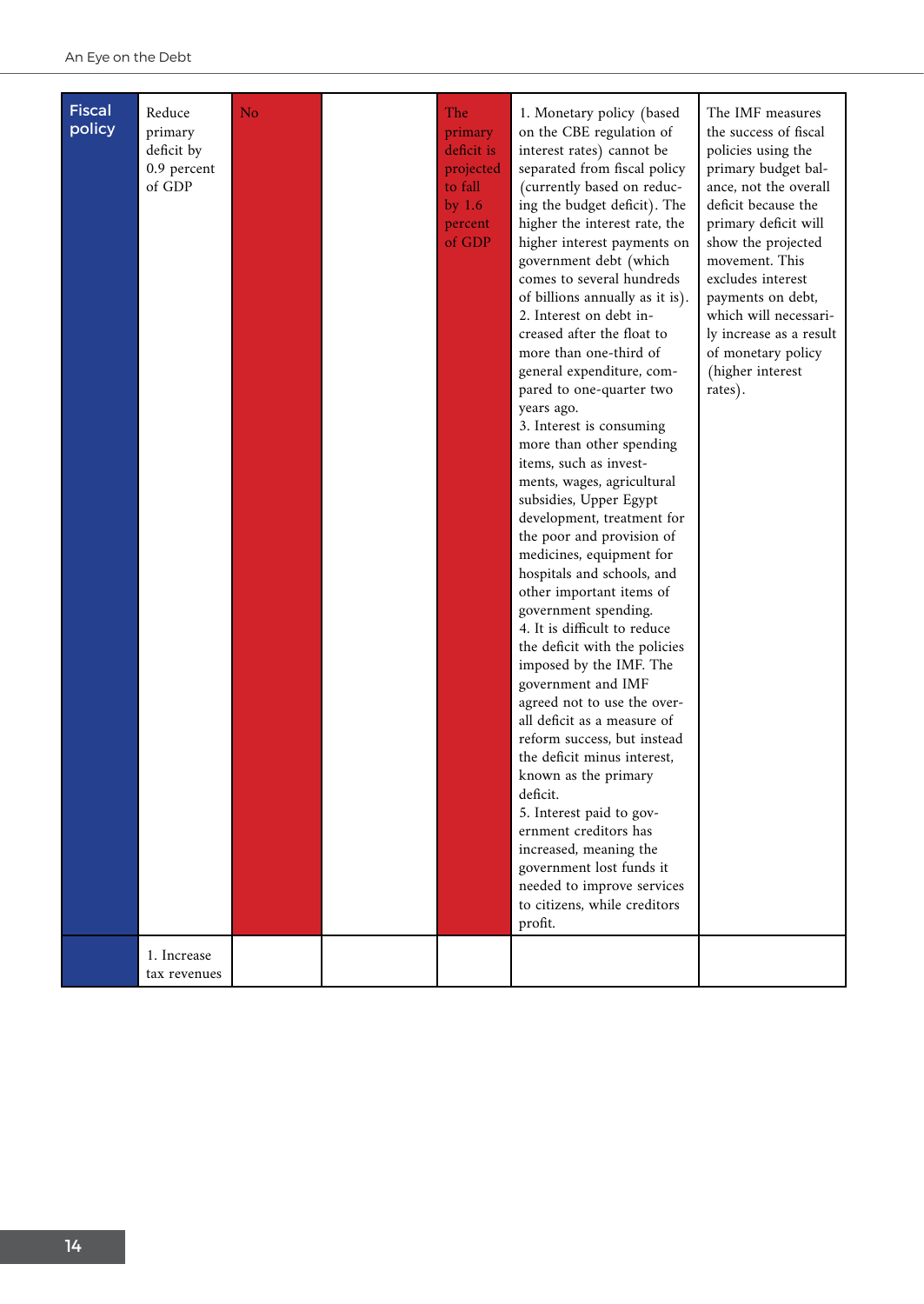| Reduce<br>budget<br>deficit by<br>increasing<br>tax revenue<br>by 1 percent<br>of GDP in<br>2016/17 | No: 0.5<br>percent-in-<br>crease only | Implementation<br>of VAT                               | Yes | Expanded use of regressive<br>consumption taxes instead<br>of progressive taxes and<br>failure to expand the tax<br>base to include the rich and<br>high-income groups; VAT<br>harms low-income groups<br>that spend the greatest<br>share of their meager<br>incomes, while some 67<br>percent of spending of<br>rich is not subject to taxes.<br>Low-income groups spend<br>6.4 percent of their annual<br>income on taxes, with a<br>savings rate of 0 percent,<br>or sometimes less, as they<br>spend more than they make<br>on basic needs. Upper-in-<br>come groups spend 3.34<br>percent of their income on<br>VAT, saving 25-50 percent<br>of their income. | The IMF required<br>to government<br>to implement the<br>regressive VAT as<br>a condition for the<br>loan. Meanwhile, it<br>neglected reducing<br>energy subsidies<br>received by produc-<br>ers. The measure of<br>success chosen by<br>the IMF is deficit<br>reduction across the<br>board except for<br>interest, but includ-<br>ing all categories of<br>social spending.                                                         |
|-----------------------------------------------------------------------------------------------------|---------------------------------------|--------------------------------------------------------|-----|---------------------------------------------------------------------------------------------------------------------------------------------------------------------------------------------------------------------------------------------------------------------------------------------------------------------------------------------------------------------------------------------------------------------------------------------------------------------------------------------------------------------------------------------------------------------------------------------------------------------------------------------------------------------|---------------------------------------------------------------------------------------------------------------------------------------------------------------------------------------------------------------------------------------------------------------------------------------------------------------------------------------------------------------------------------------------------------------------------------------|
| Cutting<br>deficit by in-<br>creasing tax<br>revenues by<br>LE1 billion                             |                                       | Implementation<br>of capital gains<br>tax or stamp tax |     |                                                                                                                                                                                                                                                                                                                                                                                                                                                                                                                                                                                                                                                                     | Capital gains tax was<br>nixed, continuing the<br>regressive tax policy<br>and in violation of<br>the Egyptian consti-<br>tution, which stresses<br>need to expand the<br>tax base and adopt<br>a progressive rate to<br>include the highest<br>income groups and<br>increase tax revenue.<br>The capital gains<br>tax was projected to<br>bring in LE10 bil-<br>lion, while the stamp<br>tax is expected to<br>bring in LE1 billion. |
| Reduce<br>government<br>spending                                                                    |                                       |                                                        |     |                                                                                                                                                                                                                                                                                                                                                                                                                                                                                                                                                                                                                                                                     |                                                                                                                                                                                                                                                                                                                                                                                                                                       |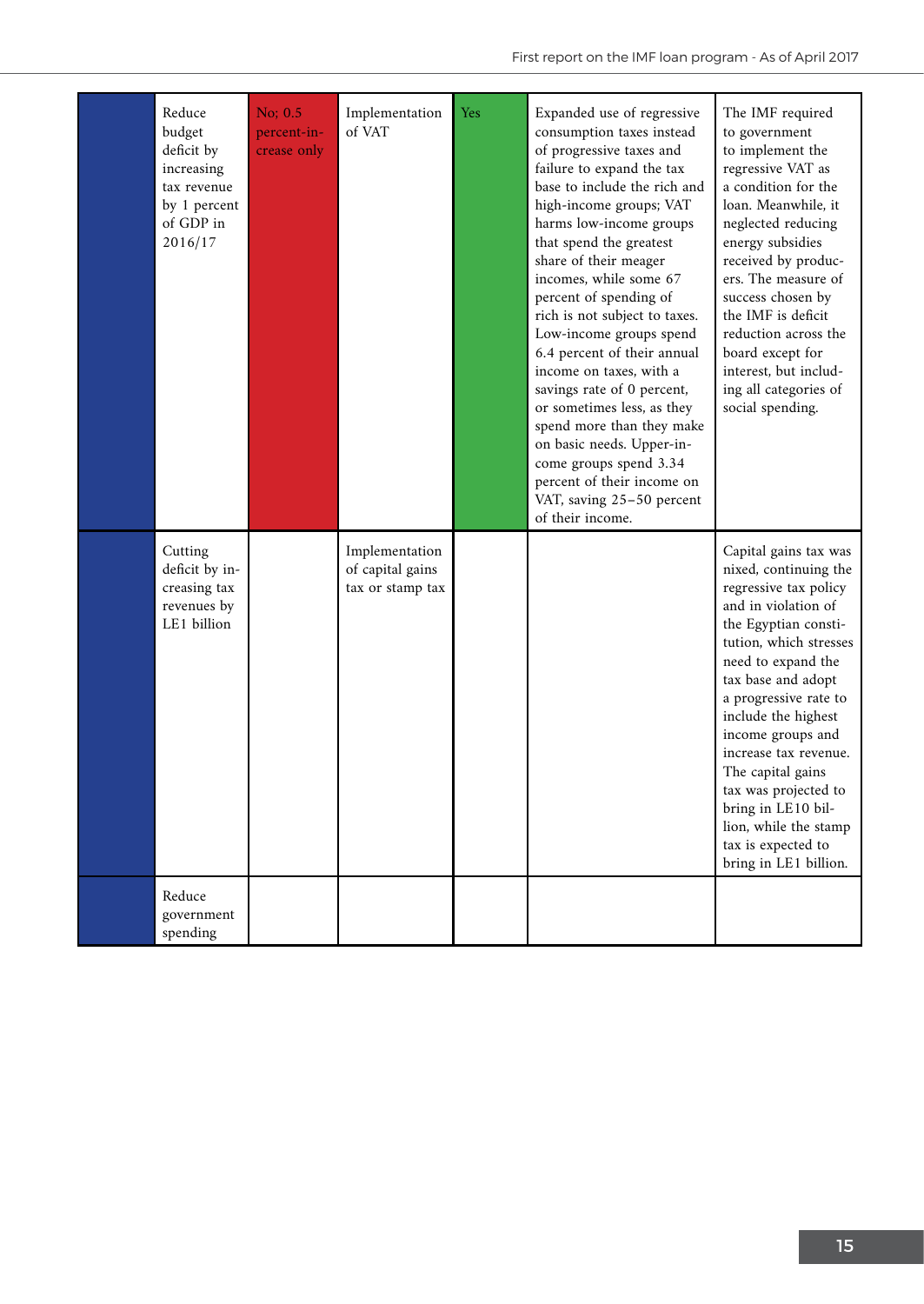|                                                                | Implement civil<br>service law and<br>strict employ-<br>ment system<br>in government<br>sector |            | <b>Contradicting President</b><br>Abd al-Fattah al-Sisi's<br>pledges, in $2016/17$ the<br>government began reducing<br>total government wages, to<br>reach 6.6 percent of GDP<br>by year end, down from<br>7.9 percent in FY2015/16,<br>and then 5.6 percent at the<br>onset of $2018/19$ . The gov-<br>ernment also promised the<br>World Bank to freeze new<br>hires. EIPR believes that<br>social justice required:<br>1. Limiting wage and bonus<br>cuts to senior civil servants.<br>2. Calculating the cuts after<br>requiring the government to<br>include all special pension<br>funds, which conceal a large<br>part of senior employees'<br>income. This would also<br>combat corruption and<br>income disparity in the<br>government sector.<br>3. Excluding education<br>and health needs from the |                                                                                                                                                                                                                                                                                                                                                                                                                                                                                                                                                                                                                                                                                   |
|----------------------------------------------------------------|------------------------------------------------------------------------------------------------|------------|----------------------------------------------------------------------------------------------------------------------------------------------------------------------------------------------------------------------------------------------------------------------------------------------------------------------------------------------------------------------------------------------------------------------------------------------------------------------------------------------------------------------------------------------------------------------------------------------------------------------------------------------------------------------------------------------------------------------------------------------------------------------------------------------------------------|-----------------------------------------------------------------------------------------------------------------------------------------------------------------------------------------------------------------------------------------------------------------------------------------------------------------------------------------------------------------------------------------------------------------------------------------------------------------------------------------------------------------------------------------------------------------------------------------------------------------------------------------------------------------------------------|
| Reduce<br>spending by<br>0.6 percent<br>of GDP in<br>FY2016/17 | Increase elec-<br>tricity tariffs by<br>40 percent                                             | <b>Yes</b> | hiring freeze.<br>Annual hikes since 2012<br>have meant that citizens<br>have seen a 160 percent<br>cumulative increase in<br>their electric bills. For poor<br>Egyptians, the increase<br>was 167 percent, and 47<br>percent in 2016 alone;<br>middle-income groups saw<br>increases of 190 percent,<br>and 52 percent in 2016<br>alone.                                                                                                                                                                                                                                                                                                                                                                                                                                                                      | The increase hit two<br>areas:<br>1. An increase in<br>consumption bracket<br>tariffs, which rose 33<br>percent on average<br>from the previous<br>year across all brack-<br>ets. But the highest<br>increases affected the<br>low- and medi-<br>um-consumption<br>brackets, coming to<br>34 percent in bracket<br>three, 38 percent<br>in bracket four, 36<br>percent in bracket<br>five, and 34 percent<br>in bracket six.<br>2. Increase of the<br>usage fee: this hit<br>only three brackets,<br>minor, low, and me-<br>dium, by 33 percent,<br>100 percent, and 33<br>percent respectively;<br>there was no usage<br>fee increase on the<br>highest consumption<br>brackets. |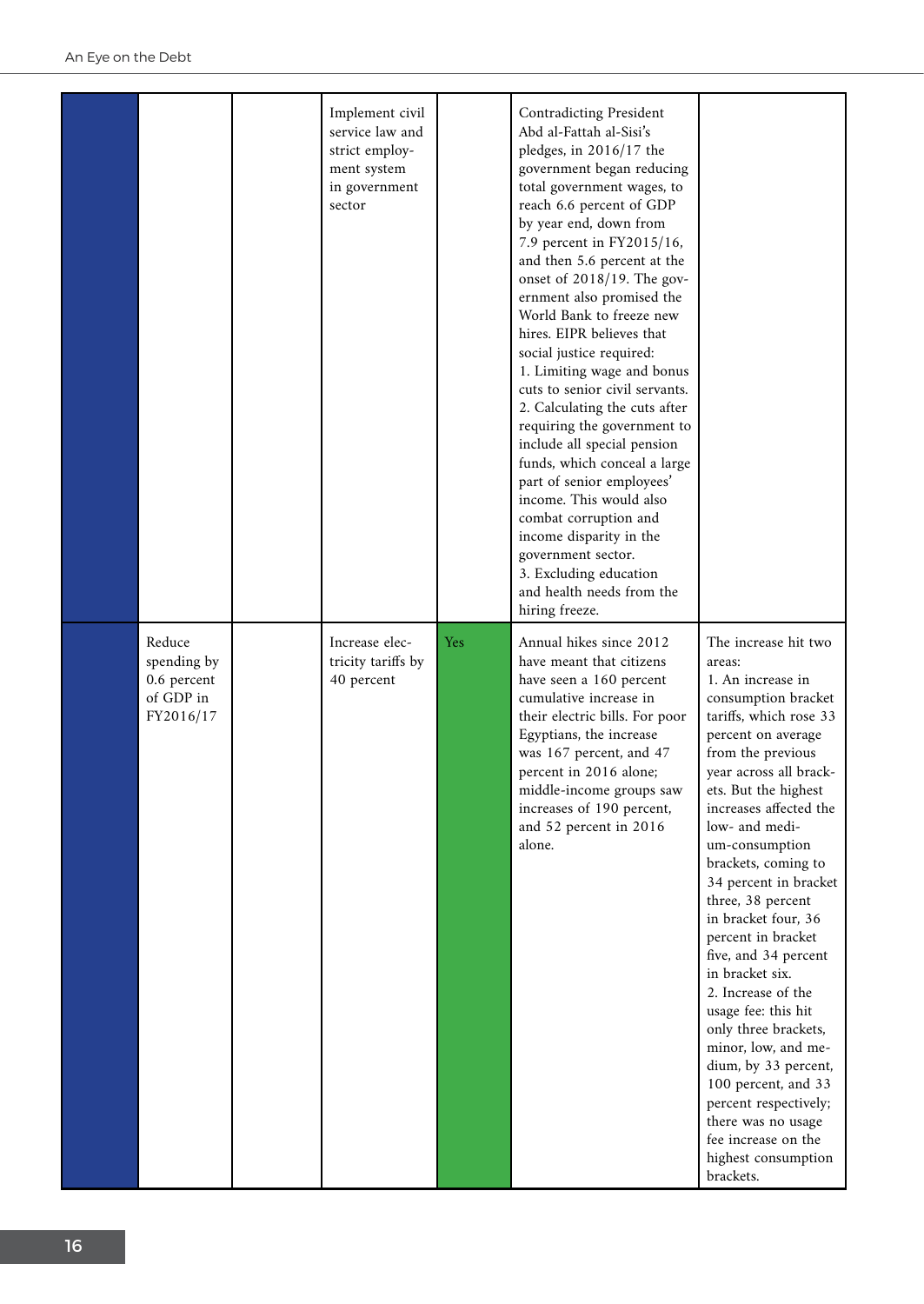| Reduce<br>spending by<br>0.6 percent<br>of GDP in<br>FY2016/17 | No, it<br>doubled | Increase price<br>of gasoline and<br>diesel by 35<br>percent                                                                                   | Yes, in<br>Novem-<br>ber, as<br>condition<br>for IMF<br>loan | The float cancelled out the<br>impact of the cut to the<br>subsidy bill; fuel subsidies<br>allocated in FY2016/17 in-<br>creased from LE51.1 billion<br>to LE101.2 billion because<br>of the float. | The subsidy bill as<br>discussed by the IMF<br>and government does<br>not include subsidies<br>for natural gas,<br>diesel, and electricity<br>to fuel-intensive in-<br>dustries or subsidies<br>for diesel, electricity,<br>and butane canisters<br>for the services'<br>sector; it is focused<br>on reducing energy<br>subsidies for house-<br>hold consumers. |
|----------------------------------------------------------------|-------------------|------------------------------------------------------------------------------------------------------------------------------------------------|--------------------------------------------------------------|-----------------------------------------------------------------------------------------------------------------------------------------------------------------------------------------------------|-----------------------------------------------------------------------------------------------------------------------------------------------------------------------------------------------------------------------------------------------------------------------------------------------------------------------------------------------------------------|
|                                                                |                   | Public finance                                                                                                                                 |                                                              |                                                                                                                                                                                                     |                                                                                                                                                                                                                                                                                                                                                                 |
| Better fiscal<br>discipline                                    | Not issued        | Report on<br>government<br>guarantees                                                                                                          |                                                              |                                                                                                                                                                                                     | The report was sup-<br>posed to be issued<br>by March 31, 2017;<br>it was postponed to<br>December 2017.                                                                                                                                                                                                                                                        |
| Better fiscal<br>discipline                                    | Not issued        | A statement as-<br>sessing financial<br>risks covering<br>macroeconomic<br>risks, public<br>enterprises,<br>debt, liabilities,<br>and pensions |                                                              |                                                                                                                                                                                                     |                                                                                                                                                                                                                                                                                                                                                                 |
|                                                                |                   | Restructuring                                                                                                                                  |                                                              |                                                                                                                                                                                                     |                                                                                                                                                                                                                                                                                                                                                                 |